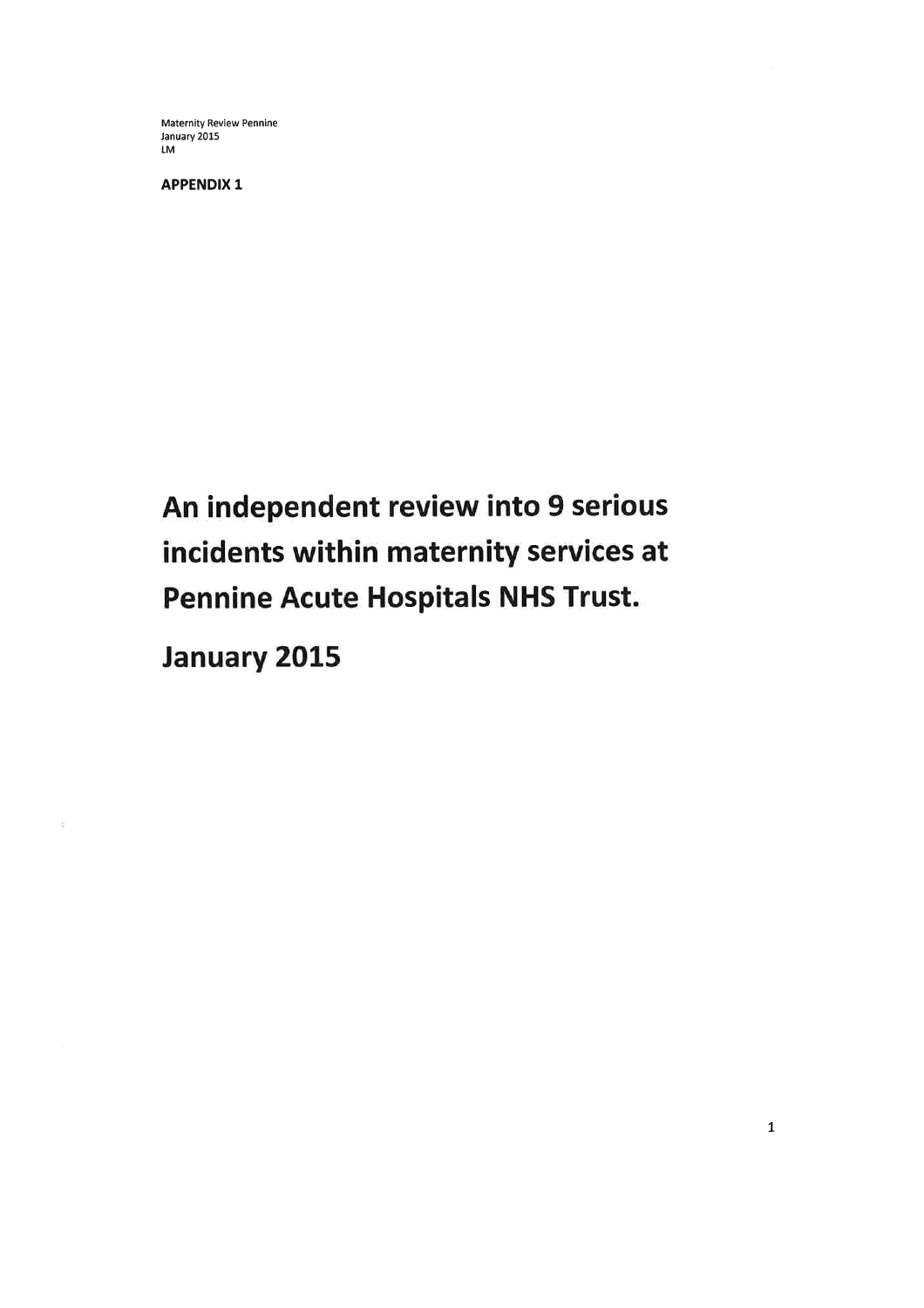### **Contents**

## **Section 1**

|                                  | 1. About this report                                   | 3  |
|----------------------------------|--------------------------------------------------------|----|
|                                  | 2. About the reviewers, process and terms of reference | 4  |
|                                  | 3. Executive Summary                                   | 3  |
| <b>Section 2</b>                 |                                                        | 5  |
|                                  | 4. The nine cases                                      |    |
|                                  | 4.1 Woman A, Maternal Death                            | 6  |
|                                  | 4.2 Woman B, Maternal Death                            | 9  |
|                                  | 4.3 Woman C, Maternal Death                            | 12 |
|                                  | 4.4 Woman D, Neonatal Death                            | 14 |
|                                  | 4.5 Woman E, Neonatal Death                            | 17 |
|                                  | 4.6Woman F, Neonatal Death Twin 1                      | 22 |
|                                  | 4.7 Woman G, Neonatal Death                            | 23 |
|                                  | 4.8 Woman H, Neonatal Death                            | 27 |
|                                  | 4.9 Woman I, Neonatal Death                            | 30 |
| <b>Section 3</b>                 |                                                        | 34 |
| 5. Overall findings of Reviewers |                                                        | 34 |
| <b>6. Recommendations</b>        |                                                        | 37 |

**Section 1** 

 $\tilde{\epsilon}$ 

1. About the report

This report presents the findings and conclusions of an independent review into a number of serious untoward incidents (SUIs) and their subsequent investigations which took place between Jan and July 2014 within maternity services at Pennine Acute NHS Trust.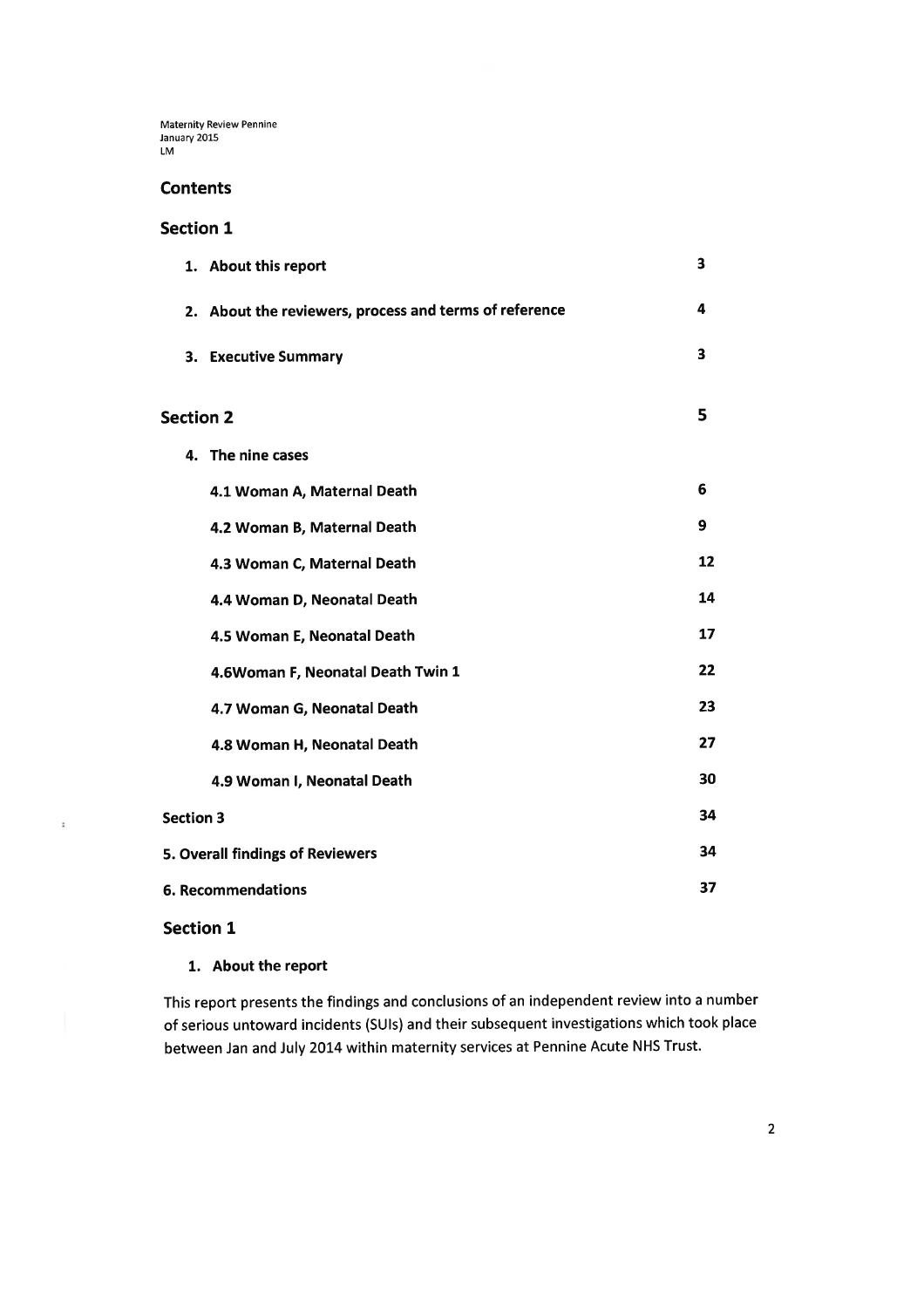The report does not provide the full specific clinical details of the nine serious untoward incidents that occurred during this time. It does, however, include a summary of each case and overall conclusions of the reviewers.

Full clinical details, together with reviewers' comments can be found in the appendices.

## 2. About the reviewers, process and terms of reference

2.1 The review has been commissioned on behalf of the Trust by Chief Nurse, Ms M Sunderland, and conducted by:

Mrs L Moore, midwife, supervisor of midwives and head of midwifery (ret'd).

Mr C Nwosu, Consultant Obstetrician & Gynaecologist at St Helen's and Knowsley NHS Trust.

2.2 Process

Each of the cases and its subsequent investigation has been reviewed, together with the relevant statements and with reference to national and local guidelines.

NB: The reviewers will not comment upon areas outside of their expertise.

2.3 Terms of Reference

The terms of reference were agreed in September 2014, and the commission agreed, to:

- 1. Provide a detailed case note review of recent cases that resulted in adverse outcomes for mothers or babies.
- 2. Advise whether the RCA investigation was satisfactory and identify any areas of concern with the RCA process and final reports.
- 3. Advise as to quality and appropriateness of the associated action plans and whether they have been embedded into practice.

#### 3. Executive Summary

t.

In July 2014, following the reporting of a number of serious incidents within maternity services, including three maternal deaths, Pennine Acute Hospitals NHS Trust commissioned an independent review to:

- 1. Provide a detailed case note review of recent cases that resulted in adverse outcomes for mothers or babies.
- 2. Advise whether the RCA investigation was satisfactory and identify any areas of concern with the RCA process and final reports.
- 3. Advise as to quality and appropriateness of the associated action plans and whether they have been embedded into practice.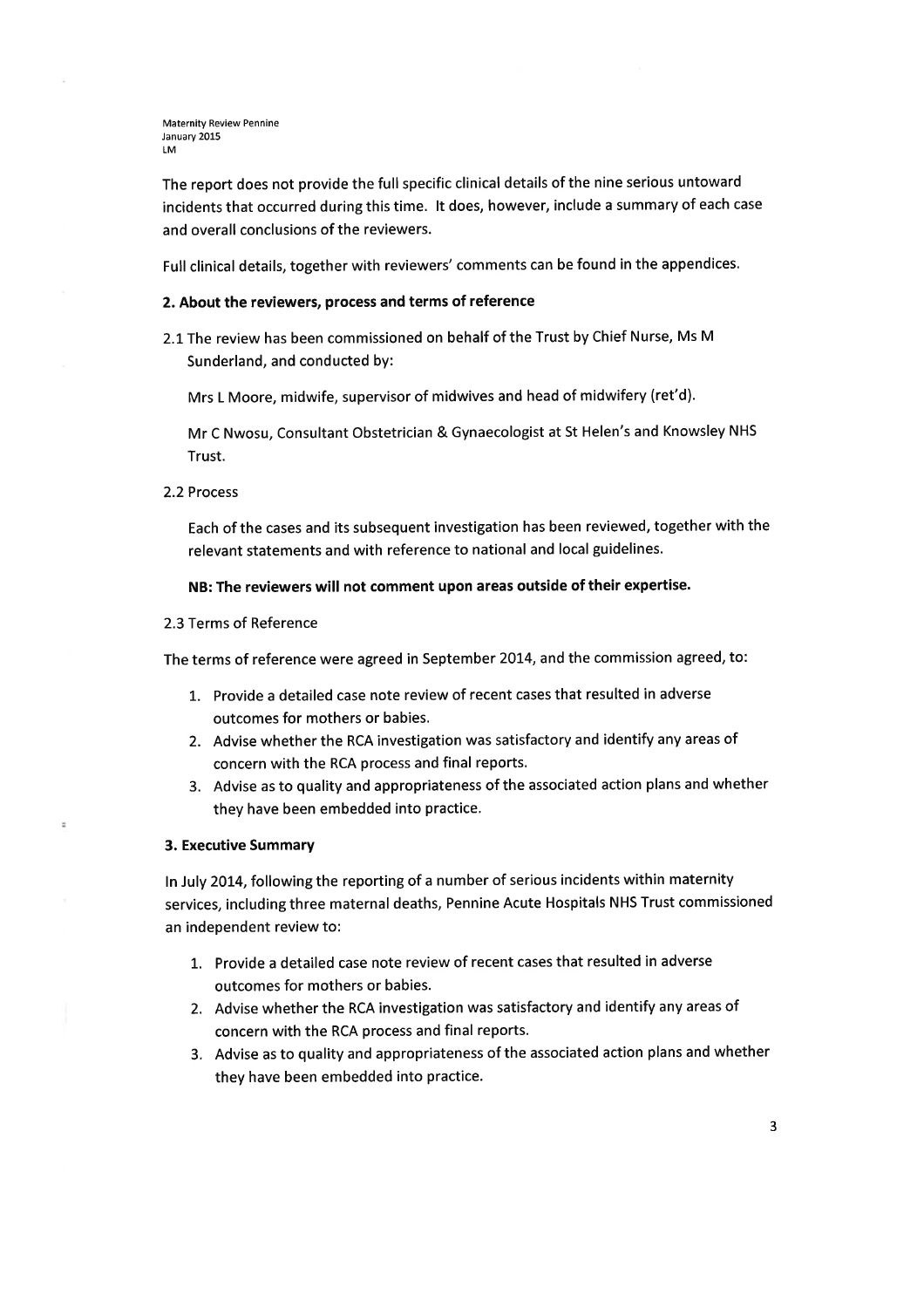Having agreed the terms of reference, the review took place using:

- The Trust's policy for the Management of Maternity Clinical Incidents
- The SI reports and action plans
- Chronologies of nine serious incidents
- National and local guidelines

The review was completed in January 2015. The findings included:

The population of women cared for at Pennine Acute NHS Trust is diverse and challenging, and includes a significant number of high-risk and vulnerable women.

It is not possible to make assumptions about the quality of care given to this population based on these cases alone.

There are clearly areas of good practice, which are appropriately noted and acknowledged during serious incident review, and which should be widely disseminated.

The maternal deaths do not appear to be the result in deficiencies in care.

The serious incidents have been thoroughly and comprehensively reviewed. Many of the areas identified by the reviewers have been addressed in the findings and recommendations of the Trust's serious incident panels, however an overview has shown that there are a number of key areas for further consideration and action:.

### • Clinical Risk Management

In some cases, risk management during the antenatal period and in labour were below standard, which may have contributed to the poor outcomes.

### **Clinical Leadership**

t

In a number of cases, there has been a notable absence of clinical leadership in both medical and midwifery teams, resulting in a failure to adequately plan care.

### **Obesity Management**

Three of the cases reviewed involved women who were obese or morbidly obese, and one was overweight.

Although one third of the population is now thought to be obese, the risks to the obese pregnant woman are considerable, and include pre-eclampsia, venous thromboembolism and anaesthetic complications.

It would appear that the obesity which was evident in a number of the cases reviewed was not managed in line with local or national guidance. The service needs to be assured that there is a robust and effective pathway for the management of obesity in the community,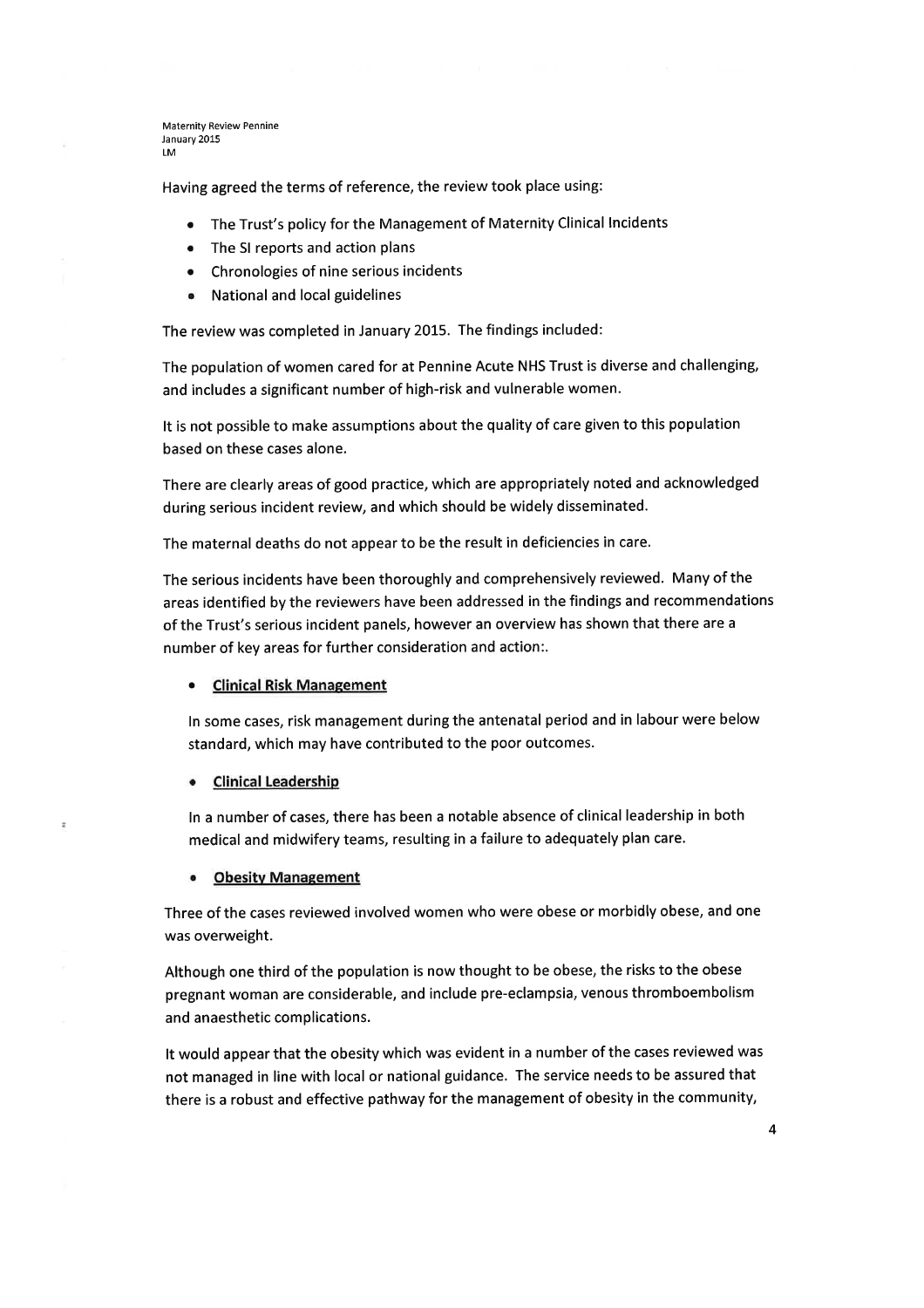antenatal clinics, delivery suite and postnatal areas, and that all staff are made aware of guideline / pathway development

### **Serious Incident investigations**

The incidents reviewed were reported appropriately, in line with Trust guidance.

There is a clear, honest and open approach to identifying failings.

The investigations into the serious incidents were reviewed by an appropriately appointed panel.

A thorough and open approach was taken to establishing the time-line and chronology.

### **However:**

The root cause was not always clearly defined.

Specific learning points were not always addressed in the recommendations.

Some of the recommendations are vague and difficult to measure.

The reviewers have made a number of recommendations which should be incorporated into an action plan in response to this review.

These include:

ł

- 1. The service should take steps to strengthen clinical leadership and clinical risk management.
- 2. Staffing should be reviewed to ensure that safety can be assured. (The Trust is currently undertaking Birthrate Plus, and a draft report is expected in February.)
- 3. Staffing concerns must be appropriately escalated, and must include involvement of the duty Supervisor of Midwives.
- 4. The process for employing and managing locum doctors should be reviewed.
- 5. All serious incident reports should be 'quality checked' before submission, to ensure that the root cause is clearly established.
- 6. Recommendations made by the serious incident review panel must be clear and unambiguous.
- 7. Where individual failings have been identified, the reports must demonstrate that training / learning needs have been considered.
- 8. All available methods should be used to ensure that standards of documentation are improved where necessary.

### **Section 2**

4. Summary of nine serious untoward incidents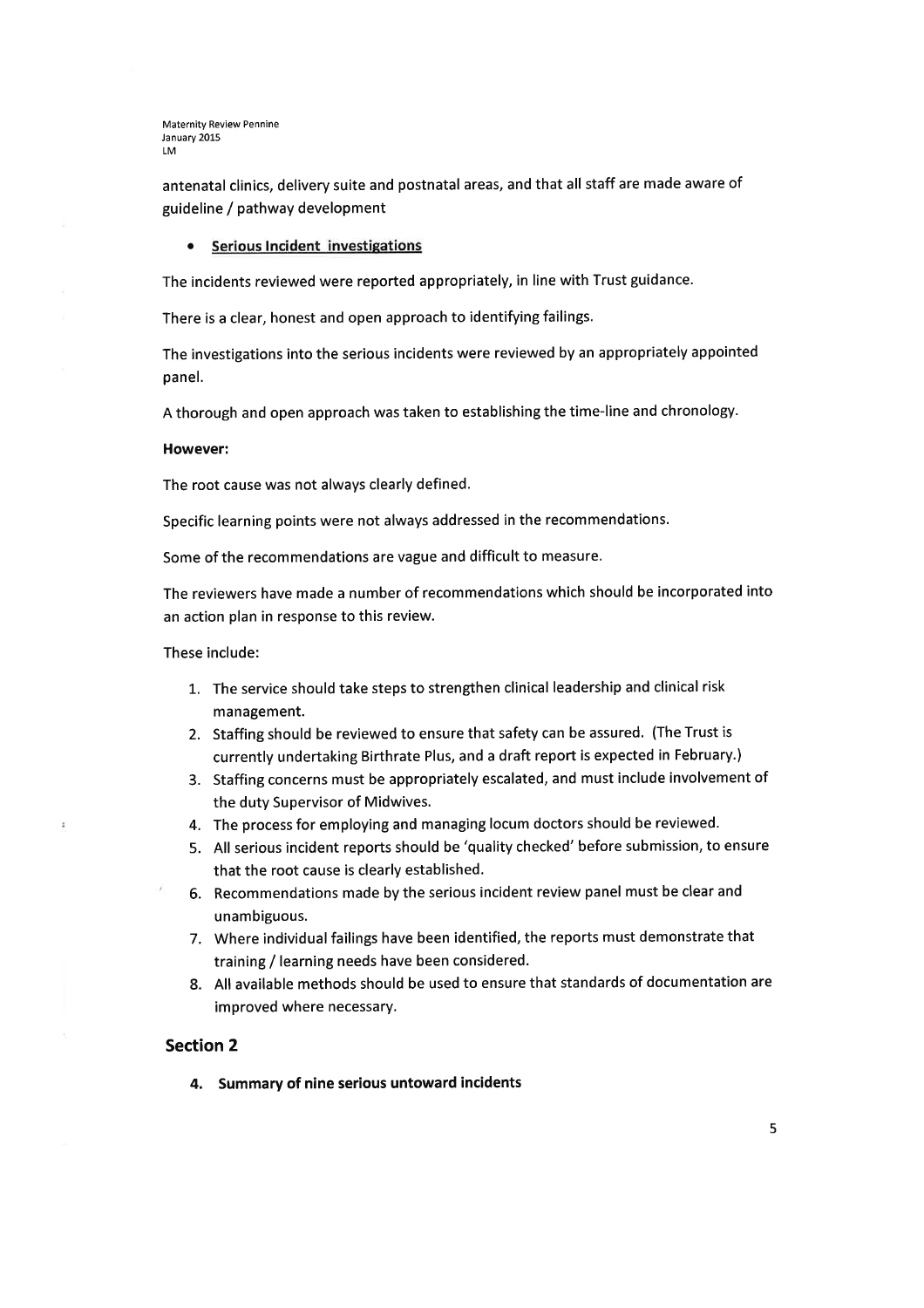ţ.

The first three cases are of maternal death.

# Maternal death is defined as 'the death of a woman while pregnant or within 42 days of termination of pregnancy, from any cause related to or aggravated by the pregnancy or its management, but not from accidental or incidental cause' (WHO, 2010).

Maternal deaths are subdivided into deaths 'directly' related to pregnancy, which are resulting from conditions or complications or their management that are unique to pregnancy, occurring during the antenatal, intrapartum or postpartum periods, and those 'indirectly' related which result from pre-existing disease, or disease that develops during pregnancy not as the result of direct obstetric causes, but which were aggravated by the physiological effects of pregnancy. (CMACE Saving Mothers' Lives, 2011).

There is also a category of 'coincidental' maternal death, where the death would have occurred even if the woman had not been pregnant.

In two of the following cases, the post-mortem has been inconclusive, and subsequently it is not possible to ascertain whether the deaths, which did not appear to be directly related to the pregnancy, were indirect or coincidental.

Sections 4.1 - 4.9 (Pages  $6 - 34$ ) contain details of the individual cases and has been redacted in full in order to maintain the duty of confidentiality to patients.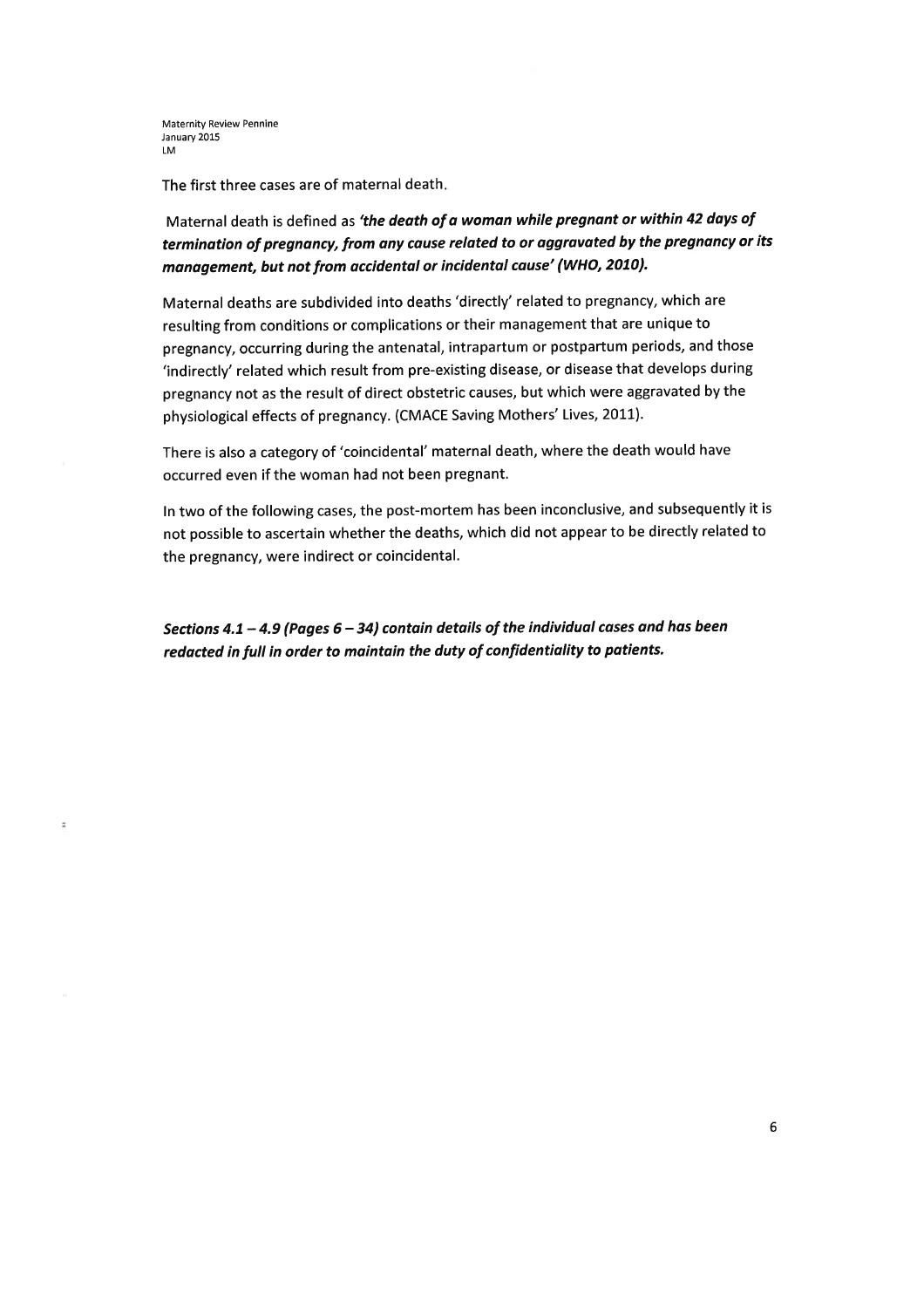### **Section 3**

### 1. Overall conclusions of the reviewers

The population of women cared for at Pennine Acute NHS Trust is diverse and challenging, and includes a significant number of high-risk and vulnerable women.

It is not possible to make assumptions about the quality of care given to this population based on these cases alone. Indeed, this cluster could simply be a chance event.

There are clearly areas of good practice, which are appropriately noted and acknowledged during serious incident review.

There will always be occasions when things go wrong, and what is important is how the service deals with these situations, and how lessons learnt are subsequently disseminated.

Many of the areas identified by the reviewers have been addressed in the findings and recommendations of the serious incident panels, which are generally thorough and comprehensive.

The cases considered, however, do raise some areas of concern which should be addressed by the Trust.

### **Serious Incident investigations**

The incidents reviewed were reported appropriately, in line with Trust guidance.

The serious incidents were investigated by an appropriately appointed panel, and a representative Supervisor of Midwives is included.

A thorough approach was taken to establishing the time-line.

Multi-disciplinary approach is taken in investigations and report writing.

Good practice is recognised.

ŧ

 $\bar{v}$ 

In some cases, the root cause: 'A systematic process whereby the factors that contributed to an incident are identified.' As an investigation technique for patient safety incidents, it looks beyond the individuals concerned and seeks to understand the underlying causes and environmental context in which an incident happened.' NPSA National Framework, (2010) was not clearly recognised during the panel investigation.

The panel recommendations do not always follow a logical, systematic pathway, and can be somewhat vague and general.

Specific learning points were not always addressed in the recommendations.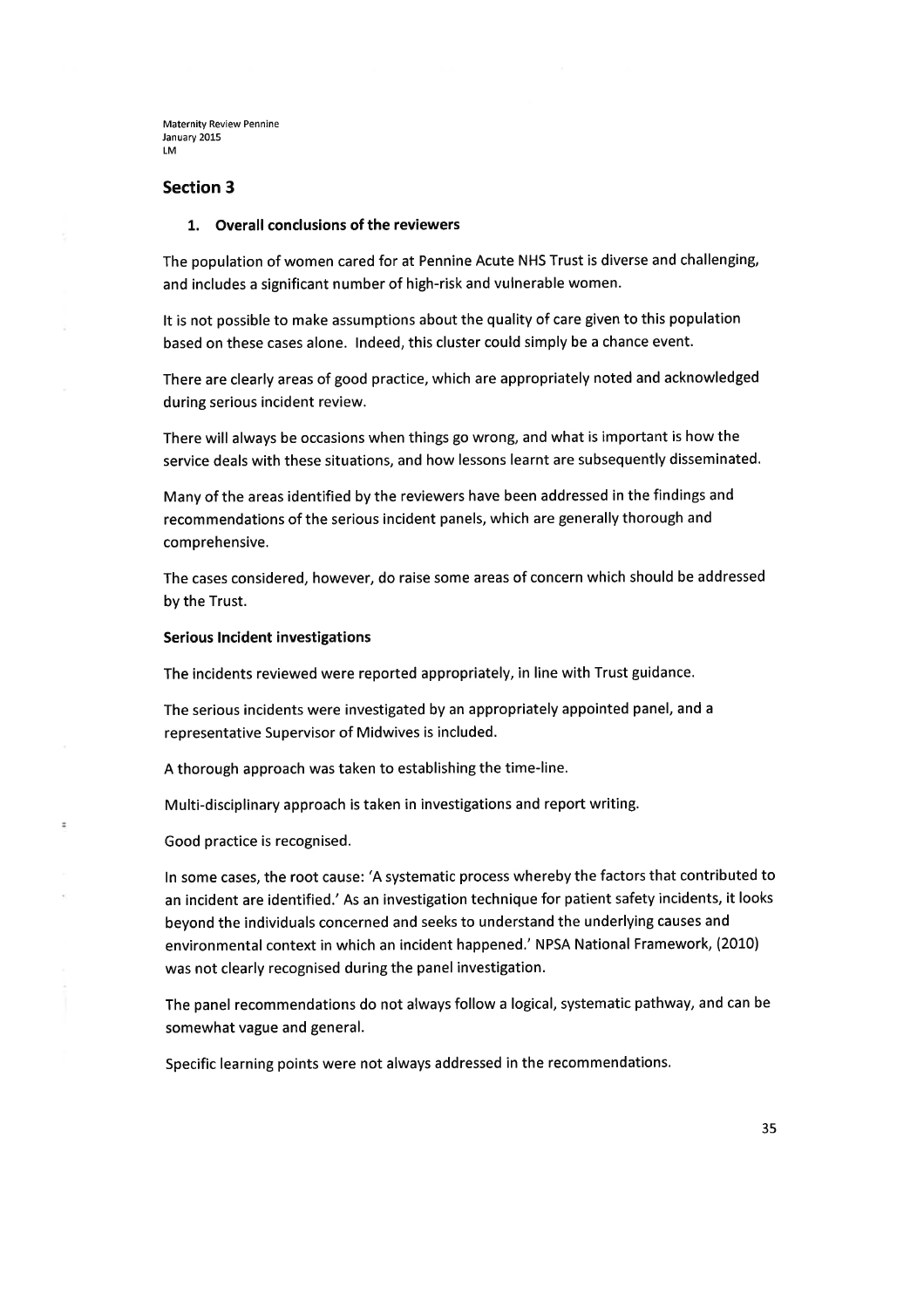Failings made by individuals were not always addressed in the recommendations.

#### **Clinical Risk Management**

In some cases, risk management during the antenatal period and in labour were below standard, which may have contributed to the poor outcomes.

Midwives and obstetricians must be aware of the importance of risk assessment and early referral where appropriate.

Measures to improve the documentation of risk assessment and management must be undertaken.

There are a number of recommendations in the SI reports about updating staff, and of ensuring risk assessments take place. Whilst it is of course highly beneficial to ensure that all staff are informed of, and made aware of issues arising from these cases and the changes made, it is important that the service asks itself how such fundamental errors can occur.

### **Clinical Leadership**

In some cases, there was a lack of leadership from both obstetricians and midwives. All women need to have their risks assessed and reviewed throughout pregnancy and labour. When needs change, clear plans must be documented in the records, and concerns must be documented and escalated appropriately.

There is a need for a clear leadership role on the part of the consultant obstetrician, who must be responsible for an overall and detailed risk assessment and plan of management for women with complex or high risk needs throughout pregnancy and labour. This is particularly pertinent at times of high activity.

The role of the labour ward co-ordinator is to ensure that the women in her care are allocated to the most appropriate midwife, and an overview of all cases must be maintained at all times. An experienced, senior midwife, it is her role to support and advise more junior staff, particularly at times of high activity. In some of the cases, the co-ordinator did not exercise effective leadership. This was not always recognised by the panel.

### **Obesity Management**

ť.

In line with general population, some of the cases reviewed involved women who were obese. The risks to the morbidly obese pregnant woman are, however, considerable, and include pre-eclampsia, venous thromboembolism and anaesthetic complications.

Obese women can, and do, have normal, low-dependency pregnancy and births, but this depends upon a high level of surveillance, risk assessment and control underlying their care.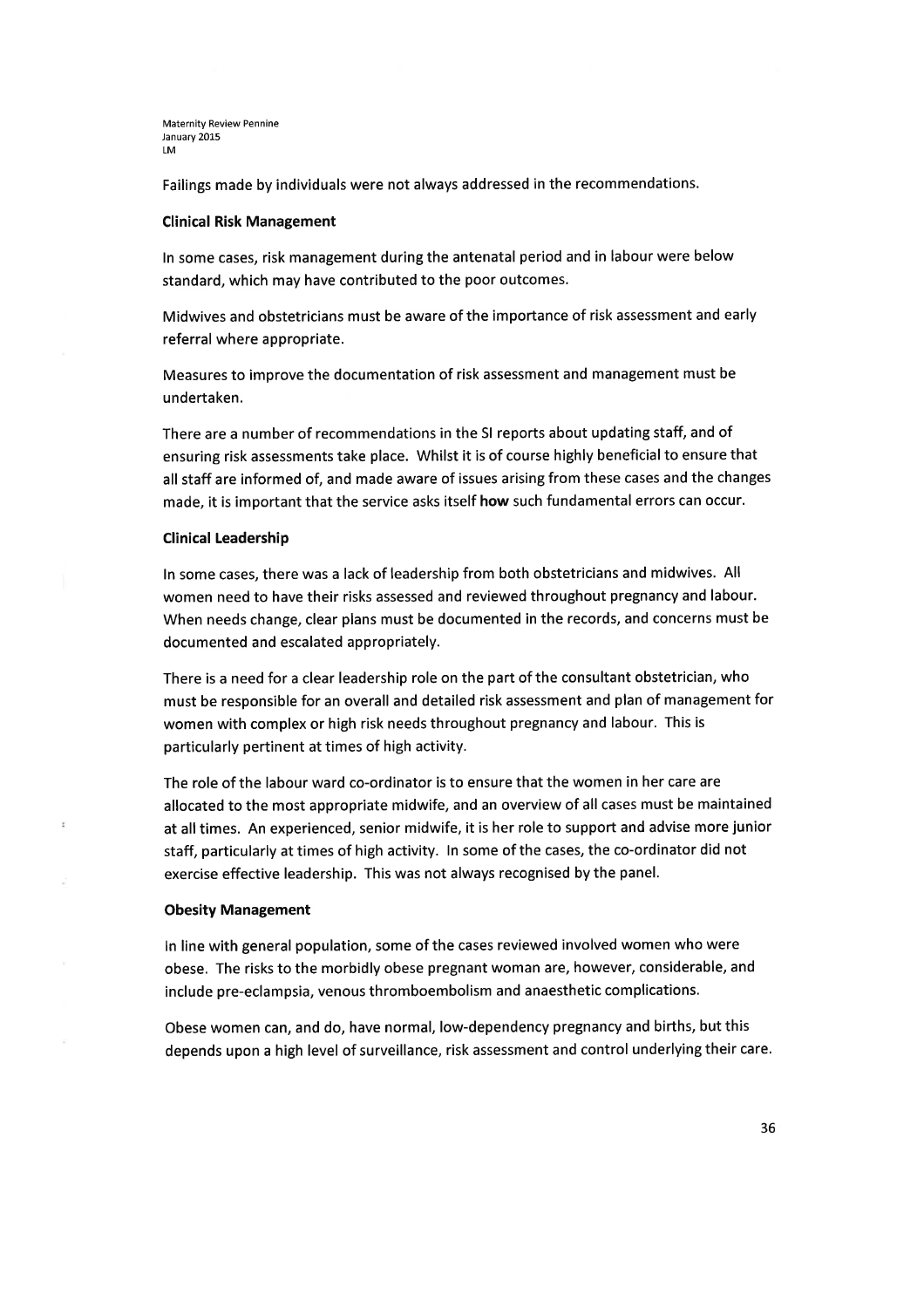RCOG / CMACE guidance 'Management of Women with Obesity in Pregnancy' (2010) states that:' Obesity in pregnancy is associated with an increased risk of a number of serious adverse outcomes, including miscarriage, fetal congenital anomaly, thromboembolism, gestational diabetes, pre-eclampsia, dysfunctional labour, postpartum haemorrhage, wound infections, stillbirth and neonatal death. There is also evidence to suggest that obesity may be a risk factor for maternal death.'

It would appear that the obesity evident in the group reviewed was not managed in line with national and local guidance, and the service needs to be assured that the robust and effective pathway in place is implemented at all levels.

### **Staffing**

A number of these incidents occurred at periods of high activity. Given the unpredictable nature of maternity services, there will always be times when excessive activity creates difficulties. The service must remain safe, however, and the Trust should ensure that staffing levels are adequate for the workload. Birthrate Plus should be considered. The service must ensure that there is a robust escalation process when high activity occurs, and that the senior team take appropriate steps to move staff appropriately. In addition, the Supervisor of Midwives should be informed.

### **Documentation**

Failings in documentation were a recurring theme identified by the RCA panels, and the directorate should be able to demonstrate that effective steps have been taken to ensure that improvements are made.

### **Recommendations**

ż

- 1. Staffing issues where safety is compromised must be appropriately escalated, and must include involvement of the duty Supervisor of Midwives.
- 2. Managers must ensure that the process for escalating concerns is clear.
- 3. The process for employing and managing locum doctors should be reviewed.
- 4. The directorate should review its management of obesity in pregnancy, labour and the postnatal period, and that guidelines are appropriately implemented.
- 5. All serious incident reports should be 'quality checked' before submission, to ensure that the root cause clearly established.
- 6. Recommendations made by the serious incident review panel must by clear and unambiguous.
- 7. Where individual failings have been identified, the reports must demonstrate that training / educational needs have been considered.
- 8. Senior managers must ensure that training / educational needs are addressed where leadership has failed.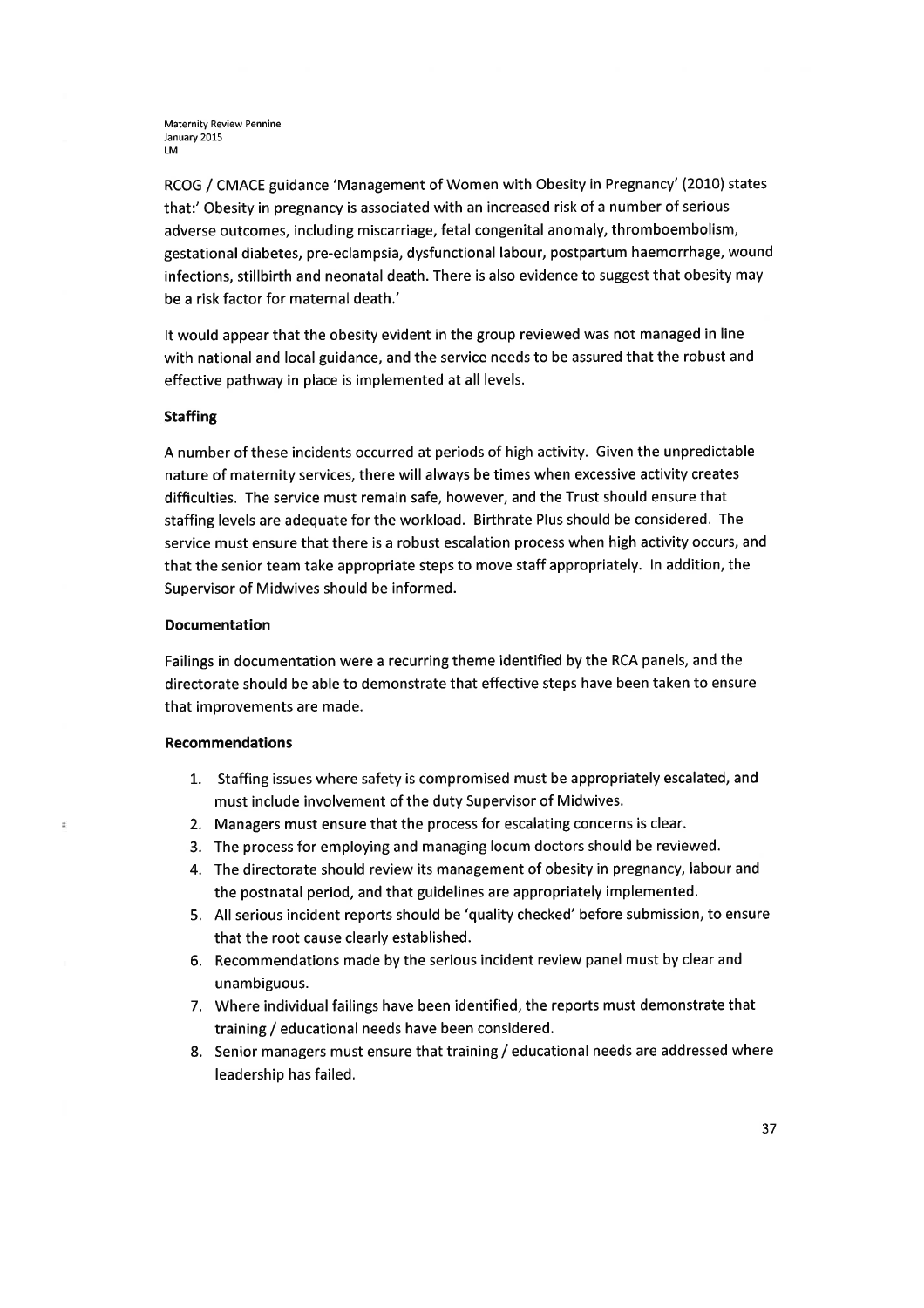$\equiv$ 

- 9. Serious incident reviews must be signed off by a nominated senior manager from the appropriate specialty.
- 10. The directorate should ensure that all mandatory training is up to date for all disciplines of staff, including record keeping and interpretation of CTG.
- 11. All available methods should be used to ensure that standards of documentation are improved where necessary.
- 12. The Trust must be assured that a robust system is in place to ensure the regular and timely review, implementation and audit of guidelines in accordance with Trust policy.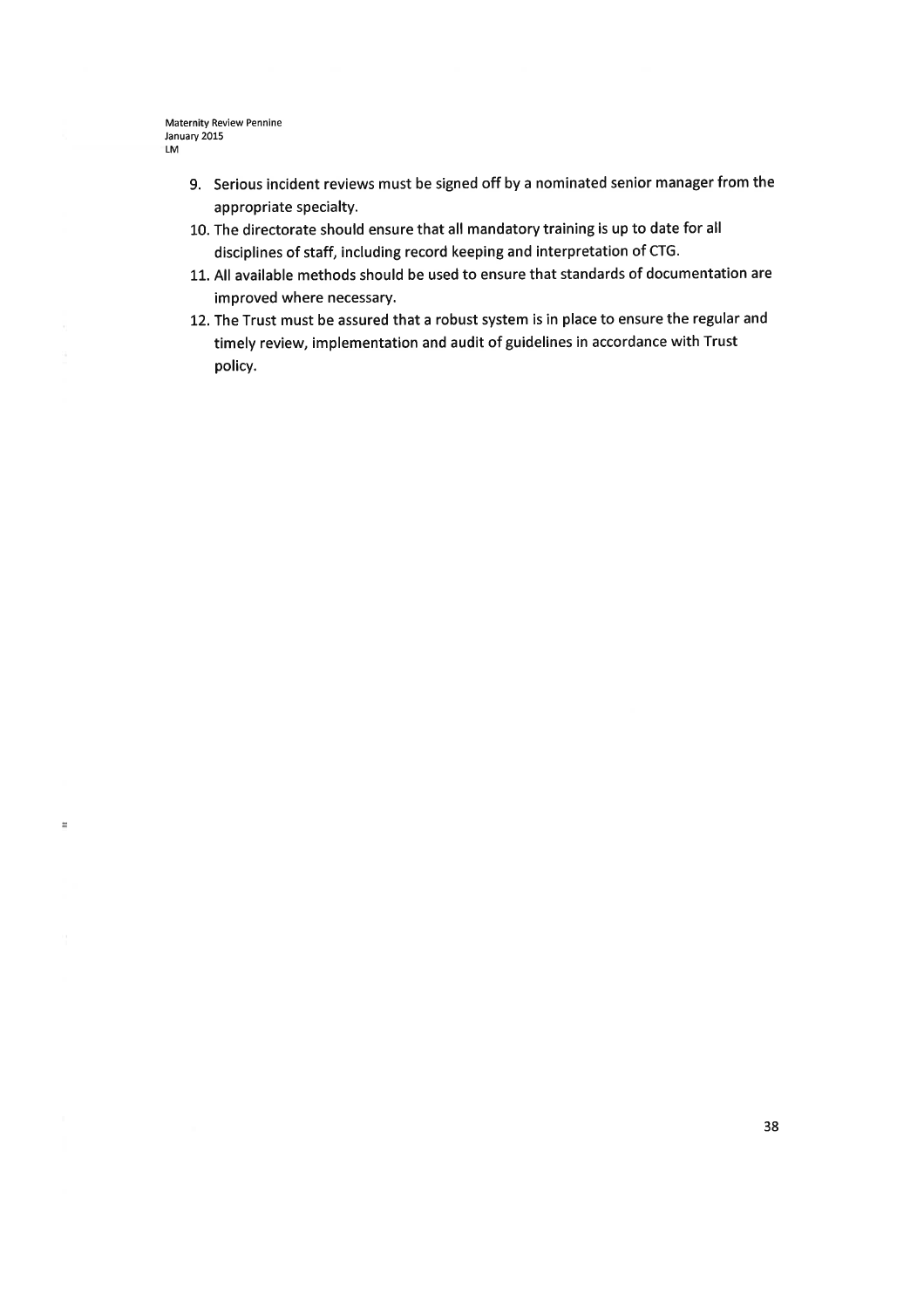# **Appendices**

- **1. Terms of Reference (attached)**
- **2. Clinical details of each case with reviewers' comments**

**Appendix 2 contain the detailed case history of each individual cases and has been redacted in full in order to maintain the duty of confidentiality to patients.**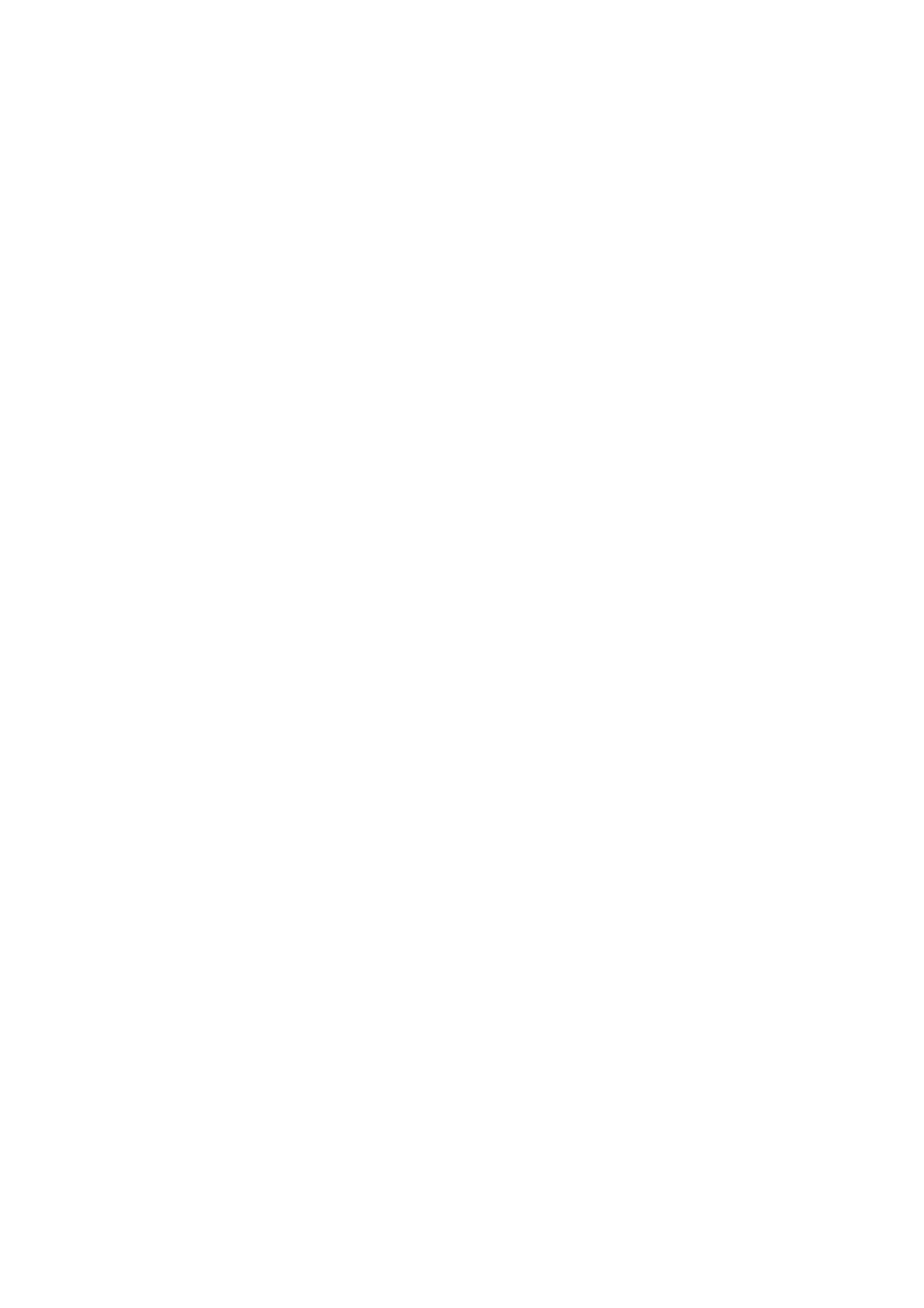The Pennine Acute Hospitals **NHS** 



**Division of Women & Childrens Services**

## **CLINICAL REVIEW OF OBSTETRIC SERVICES AT BOTH NORTH MANCHESTER & ROYAL OLDHAM HOSPITAL SITES**

## **1. BACKGROUND**

The Pennine Acute Hospitals NHS Trust has requested an external review of the in-patient Obstetric services within the Trust in order to assess clinical safety and effectiveness following a number of serious incidents. The review will focus on both medical and midwifery standards and practice and make recommendations for any areas where improvement is required.

# **2. TERMS OF REFERENCE**

## **2.1 Structure and function of the review**

- *2.1.1* Review current Obstetric services in-patient provision with regards medical and midwifery cover
- *2.1.2* Review practices and operations on each site; determining areas of weakness or inconsistency across the two sites
- *2.1.3* Review the communications within the Obstetrics teams consultants, other medical staff, midwives and support staff and advise if these are optimal; or provide suggestions as how they could be improved.
- *2.1.4* To identify or suggest any further training requirements for the team.
- *2.1.5* To recognise areas of good practice

## **2.2 Clinical outcomes/indicators**

- *2.2.1* To review current governance arrangements in place with regards to
	- Incident reporting & investigation, action planning and lessons learned
	- To review patient complaints, action planning and lessons learned
	- Morbidity and mortality meetings
	- Risk assessments
- *2.2.2* To identify and areas of current risk in respect of clinical safety providing recommendations in line with best practice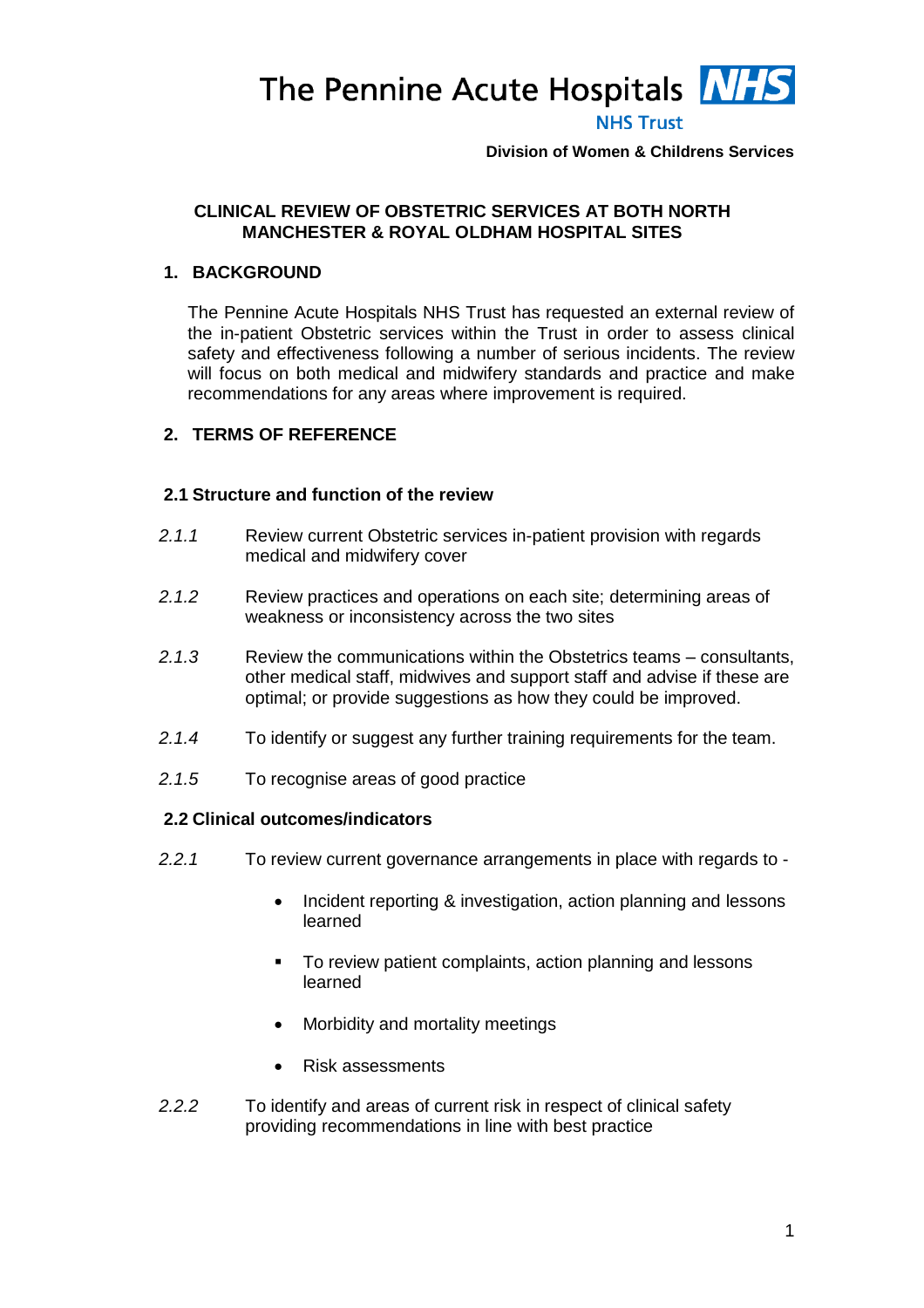- *2.2.3* To review any local audits undertaken; or recommend audits to be carried out.
- *2.2.4* To review submission of data to national databases and registries, and suggest if this can be enhanced.
- *2.2.5* To review outcome data for the service and individual clinician's for the last two years against relevant national indicators
- *2.2.6* To review any patient experience surveys available, or recommend surveys to be carried out.

## **2.3 Specific Case Reviews**

- *2.3.1* To provide a detailed review of the recent serious cases and advise whether the RCA investigation was satisfactory, areas of concern addressed in the action plans and changes arising from action plans embedded and still in place.
- *2.3.2* To recommend any other specific cases that the reviewers identify in the course of reviewing the terms of reference detailed above.

# **3. METHOD**

The review group will undertake a site visit to meet with staff and determine further information requirement

In the first instance a case note review of the serious cases leading to adverse outcomes in the last 3 years will be undertaken, including an evaluation of the action plans resulting from the case investigation.

Dependant on the findings of the case note analysis, the review group may then be asked to undertake a wider study of practices, relationships and clinical outcomes.

## **4. MEMBERSHIP**

The review group will be made up of – Consultant Obstetrician and Head of Midwifery from an external Trust.

## **5. AUTHORITY**

The team is authorised by the Trust Chief Nurse to seek any information it requires in order to fulfil its terms of reference.

## **6. REPORTING ARRANGEMENTS**

To ensure the project is completed within the given timeframe producing an interim and final report to the Chief Nurse. The initial draft report will be written by the review group and subject to assessment by Divisional Director, Clinical Director and Head of Midwifery for accuracy in first instance.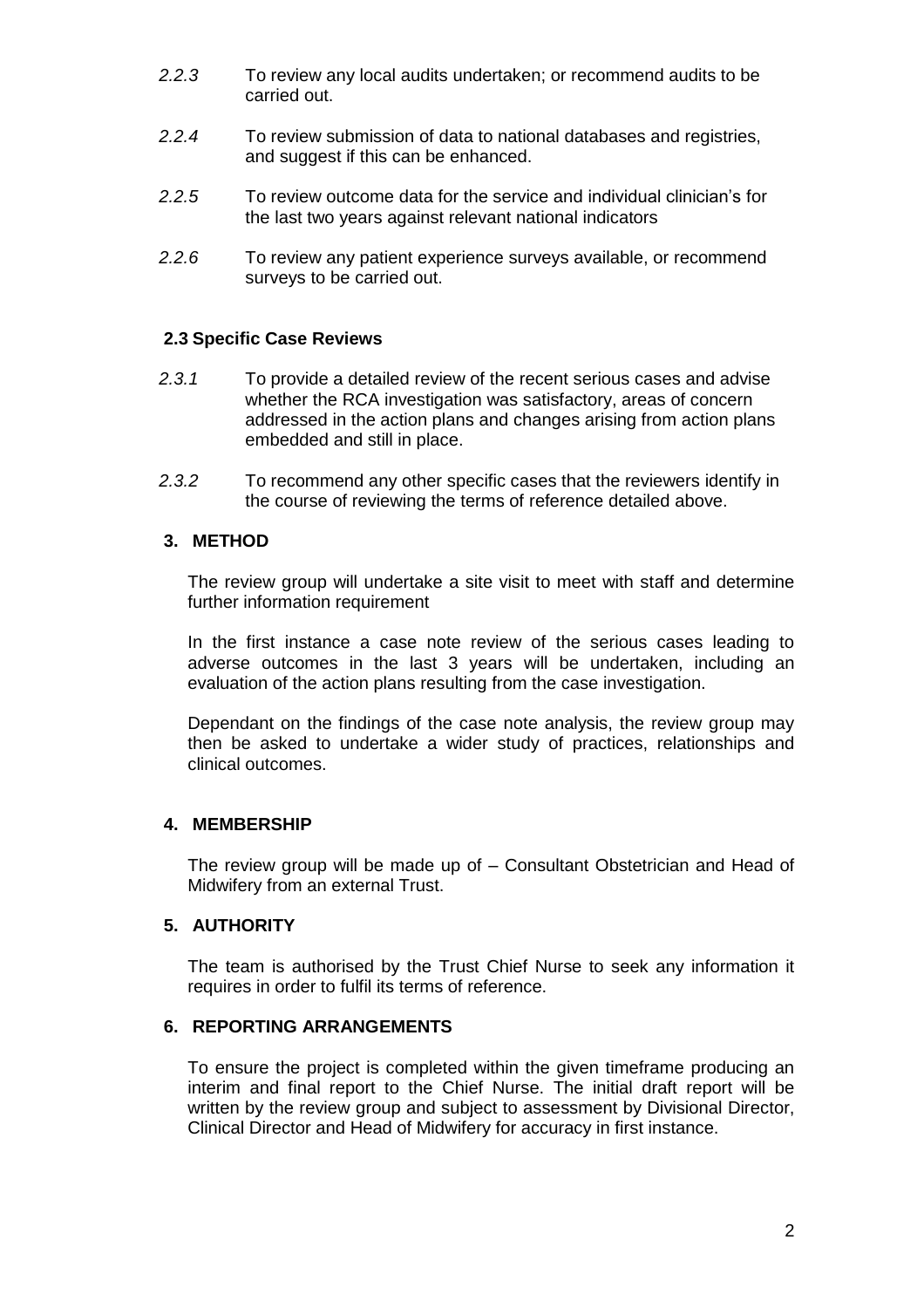The report will then be submitted to the Chief Nurse of the Pennine Acute Hospitals NHS Trust. Access to the final report will be available to those involved in the service as quality improvement within the local service will be best delivered if the report is shared with relevant members of the organization.

# **7. GOVERNANCE**

The report will be advisory only. The responsibility for the governance of the services remains solely with the Pennine Acute Hospitals NHS Trust.

The report will assess the Obstetric services and the supporting governance and quality measures. It will not assess or report on individual performance or competences within any staff group.

**May 2014**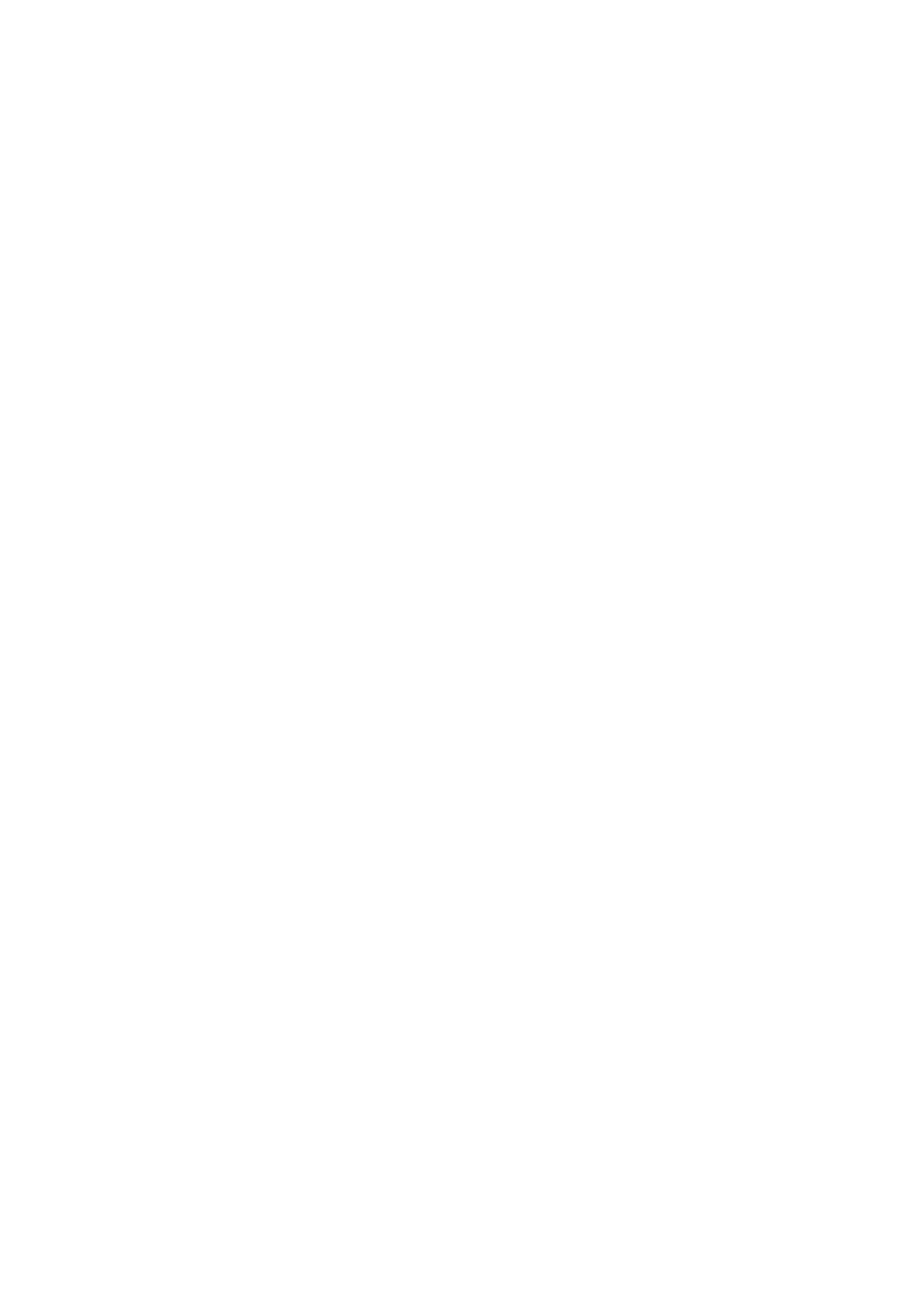# **Pennine Review**

# **Addendum – Woman K**

**This additional report relates to a 10th case which was not included in the original review but the external reviewers were subsequently asked to review.**

**The first eight pages contain details of the individual case and has been redacted in full in order to maintain the duty of confidentiality to patients. The appendix has also been redacted as it contains the full patient case history.**

# **These comments are pertinent to this case.**

The reviewers' view is that:

- Clinical risk assessment in labour was suboptimal in this case and may have contributed to the poor outcome.
- The lack of obstetric and midwifery leadership is evident in this case.
- The root cause of this case must include a midwifery and obstetric failure to carry out detailed and thorough risk assessments in labour, and to plan care accordingly.

# **Recommendations**

The following recommendations made in our original report are pertinent to this case:

- 1. Staffing issues where safety is compromised must be appropriately escalated, and must include involvement of the duty Supervisor of Midwives.
- 2. Managers must ensure that the process for escalating concerns is clear.
- 3. The process for employing and managing locum doctors should be reviewed.
- 4. All serious incident reports should be 'quality checked' before submission, to ensure that the root cause clearly established.
- 5. Recommendations made by the serious incident review panel must by clear and unambiguous.
- 6. Where individual failings have been identified, the reports must demonstrate that training / educational needs have been considered.
- 7. Senior managers must ensure that training / educational needs are addressed where leadership has failed.
- 8. Serious incident reviews must be signed off by a nominated senior manager from the appropriate specialty.